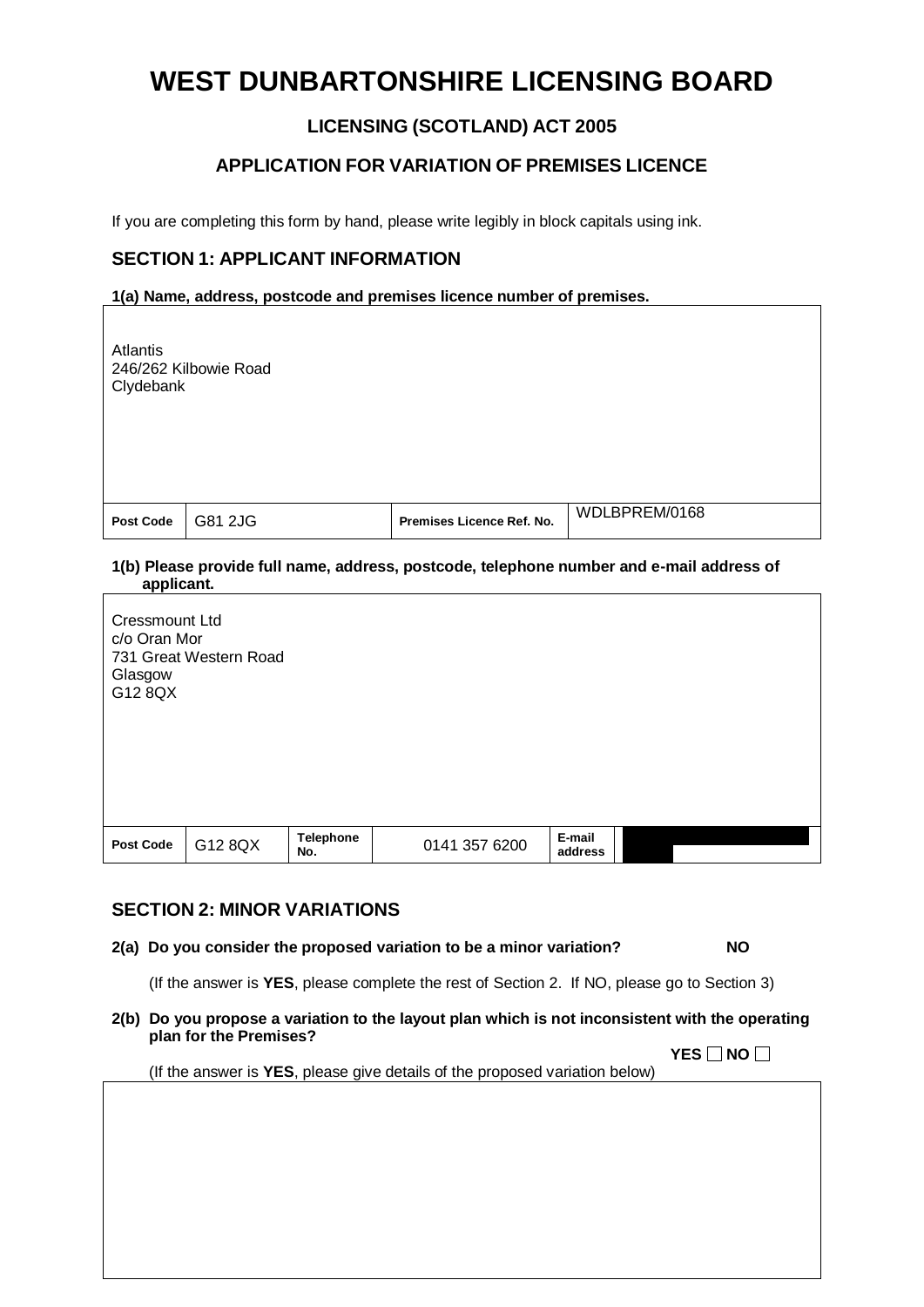| 2(c) | Do you propose to restrict the terms on which children and young persons are<br>admitted to the premises?                                                      |  |  |
|------|----------------------------------------------------------------------------------------------------------------------------------------------------------------|--|--|
|      | YES $\Box$ NO $\Box$<br>(If the answer is YES, please give details of the proposed variation below)                                                            |  |  |
|      |                                                                                                                                                                |  |  |
|      |                                                                                                                                                                |  |  |
|      |                                                                                                                                                                |  |  |
|      |                                                                                                                                                                |  |  |
|      |                                                                                                                                                                |  |  |
|      |                                                                                                                                                                |  |  |
|      |                                                                                                                                                                |  |  |
| 2(d) | Do you propose to vary the information contained in the licence relating to the<br>premises manager, including variation to substitute a new premises manager? |  |  |
|      | YES $\Box$ NO $\Box$                                                                                                                                           |  |  |
|      | (If the answer is YES, please complete Section 4 below)                                                                                                        |  |  |
| 2(e) | Do you propose any other variation as prescribed by Section 29(6)(d) of the 2005 Act?                                                                          |  |  |
|      | $YES \Box NO \Box$                                                                                                                                             |  |  |
|      | (If the answer is YES, please give details of the proposed variation below)                                                                                    |  |  |
|      |                                                                                                                                                                |  |  |
|      |                                                                                                                                                                |  |  |
|      |                                                                                                                                                                |  |  |
|      |                                                                                                                                                                |  |  |
|      |                                                                                                                                                                |  |  |
|      |                                                                                                                                                                |  |  |
|      |                                                                                                                                                                |  |  |

# **SECTION 3: OTHER VARIATIONS**

**3(a) Do you propose a variation to any of the conditions to which the licence is subject (other than those to which the licence is subject by virtue of Section 27(1))?**

**NO**

(If the answer is **YES**, please give details of the proposed variation below)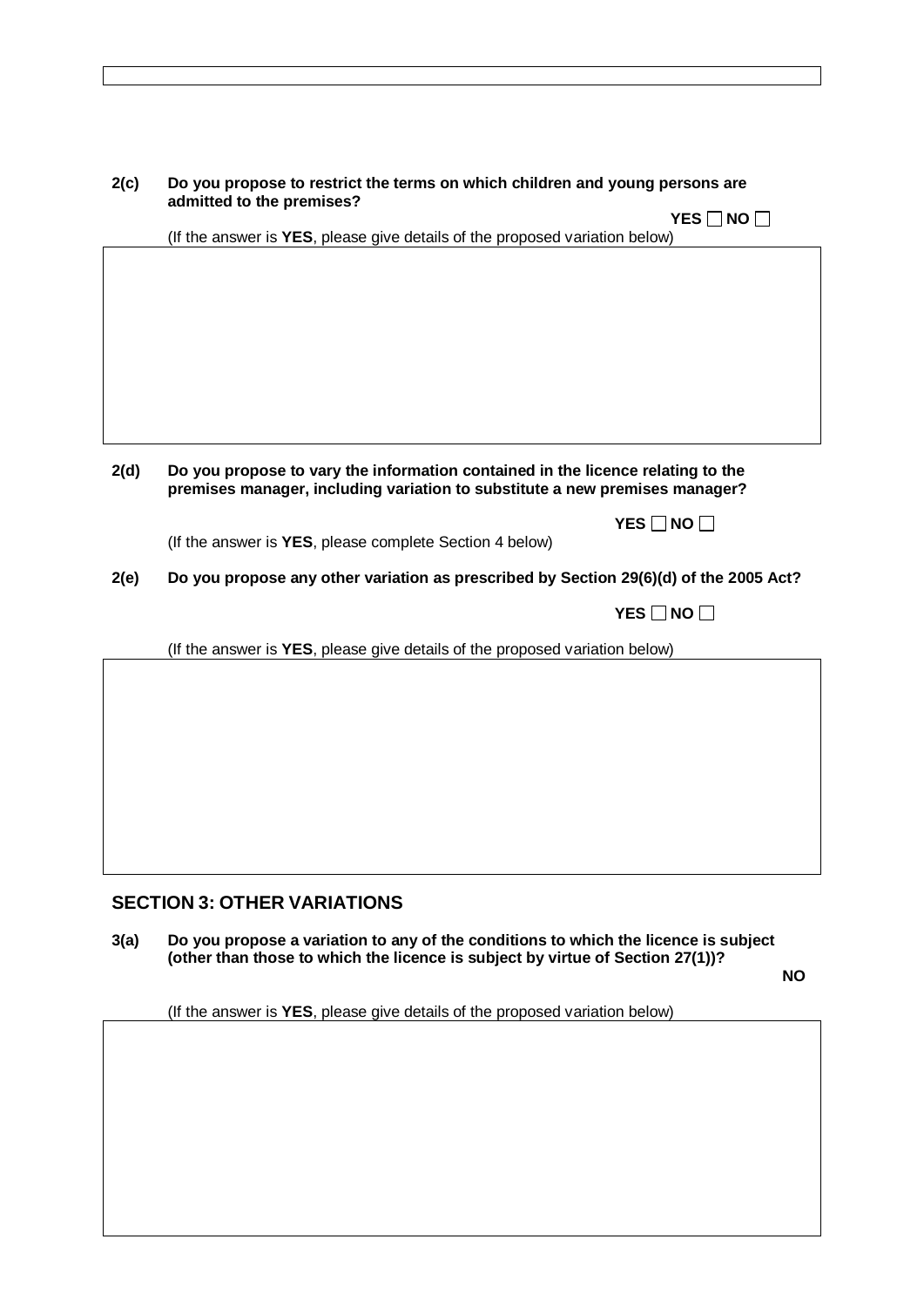#### **3(b) Do you propose to vary any of the information contained in the operating plan contained in the licence?**

#### **YES**

(If the answer is **YES**, please give details of the proposed variation below)

- 1. Add out door drinking areas. Marked Area 1 and Area 2 on revised layout plan submitted.
- 2. Question 5(d) amend to read Yes Yes No.
- 3. Question 7 amend to include increased capacity of Area 1: 2 tables of 6 persons, Area 2: 8 tables of 6 persons. Total capacity increase 60 persons.
- 4. Amend opening hour on Sunday to 11am to reflect hours permitted on West Dunbartonshire Council Licensing Policy.
- 5. Amend 6(d) to read Children and Young Persons be allowed to remain at private functions to end of said function.

### **3(c) Do you propose a variation to the layout plan contained in the licence?**

#### **YES**

(If the answer is **YES**, please give details of the proposed variation below)

As above layout plan will now show two external drinking areas marked Area 1 and Area 2. Area 1 measures 16 m2 and fits neatly into a defined and delineated fenced recess in the structure of the premises and faces onto Kilbowie Road and some 30 metres across to the Clydebank Job Centre and is accessible from the front entrance of the premises.

Area 2 measures 150 m2 and is also defined and delineated by fencing to completely enclose the area with one point of access and egress. Area 2 faces onto Montrose Street with a Takeaway Restaurant some 12 m directly across from it, the nearest residential blocks being situated across roads some 30 m to the North and some 30 m to the east. Of note both areas will be refitted with new plantings, re painted fencing and bespoke sun screen canopies to enhance the look of the new outdoor areas.

**3(d) Do you propose to vary any other information contained or referred to in the licence, including an addition, deletion or other modification?**

**NO**

(If the answer is **YES**, please give details of the proposed variation below)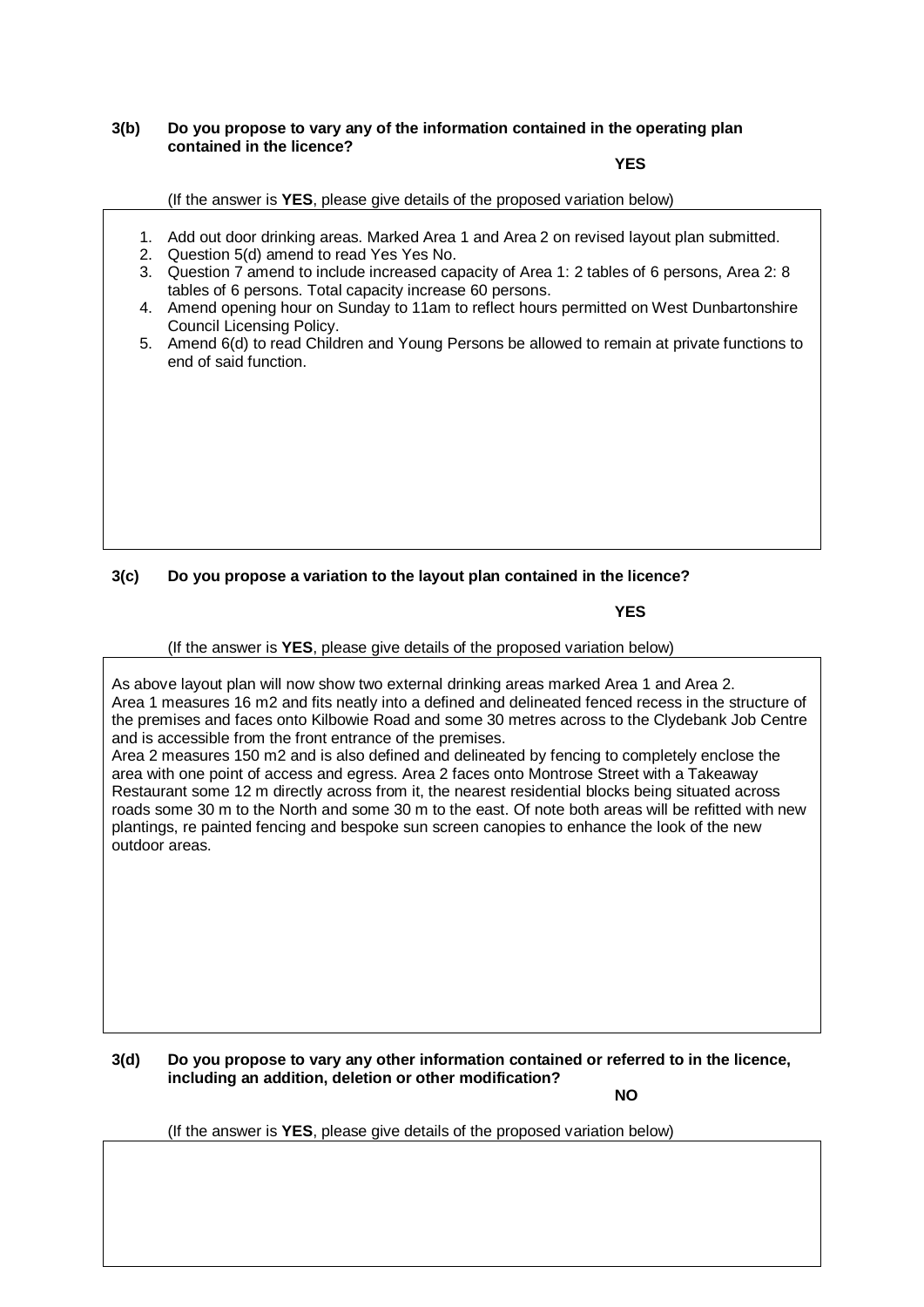# **SECTION 4: VARIATION TO SUBSTITUTE NEW PREMISES MANAGER**

**Please provide details below of the name, address and personal licence number of the Existing Premises Manager.**

| <b>Reference Number of Personal Licence</b> | N/A |  |
|---------------------------------------------|-----|--|
|                                             |     |  |

# **PROPOSED PREMISES MANAGER**

#### **4(a) Name and telephone number**

**Telephone No.**

#### **4(b) Date and place of birth**

### **4(c) Contact address, including postcode**

| <b>Postcode</b> |  |
|-----------------|--|

### **4(d) Email address**

# **4(e) Details of Personal Licence held by Proposed Premises Manager**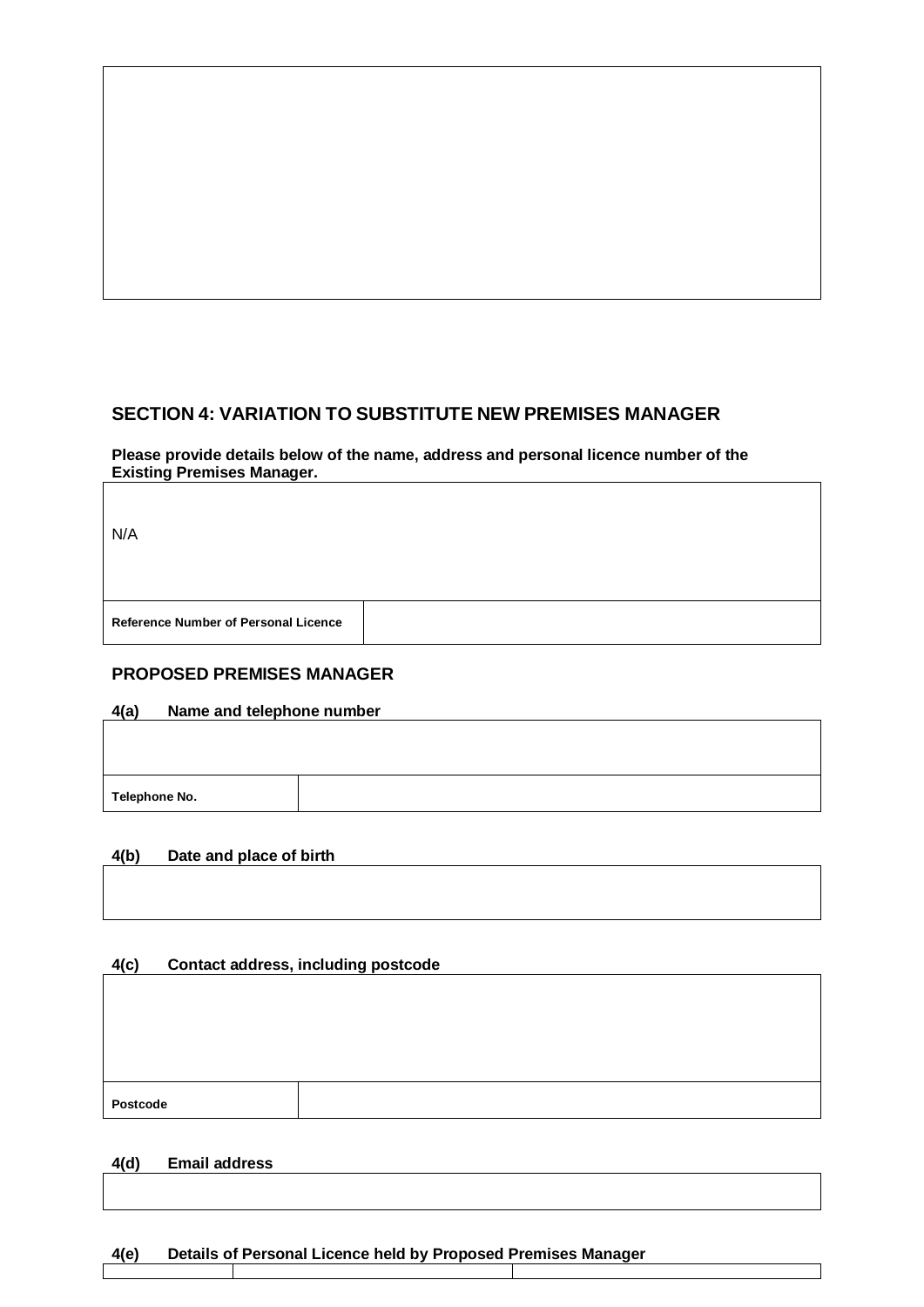| Date of issue | Name of Licensing Board issuing | <b>Reference Number of Personal Licence</b> |
|---------------|---------------------------------|---------------------------------------------|
|               |                                 |                                             |

(Please enclose a photostat copy of the Personal Licence if it was not issued by West Dunbartonshire Licensing Board).

#### **4(f) Is the variation to substitute a new Premises Manager to take effect during the application period? YES**  $\Box$  **NO**  $\Box$

(If the answer is **NO**, please provide the proposed date from which the variation is to take effect).

#### **DECLARATION BY APPLICANT OR AGENT ON BEHALF OF APPLICANT**

#### **(If signing on behalf of the applicant please state in what capacity.)**

I confirm that the contents of this application are true to the best of my knowledge and belief.

The application fee is enclosed.

| Signature | ……NEIL MILLER………………………………………………………………… (See Note 1 |
|-----------|----------------------------------------------------|
| below)    |                                                    |

**Date** 06/05/2022……………………………………………….

**Capacity** AGENT

**If agent, please provide name, address, telephone number and email address:**

Neil Miller Neil Miller Licensing Consultancy

……………………………………………………………………………………………………...……….

……………………………………………………………………………………………………………...……….

| I have enclosed the relevant documents with this application – please tick the relevant boxes |                    |  |  |
|-----------------------------------------------------------------------------------------------|--------------------|--|--|
| <b>Premises Licence (See Note 2)</b>                                                          | $\star$            |  |  |
| <b>Operating Plan (see Note 3)</b>                                                            | $\star$            |  |  |
| Layout Plans (see Note 3)                                                                     | $\star$            |  |  |
| <b>Planning certificate (See Note 4)</b>                                                      | <b>IN PROGRESS</b> |  |  |
| <b>Building standards certificate (See Note 4)</b>                                            |                    |  |  |
| Food hygiene certificate (See Note 4)                                                         |                    |  |  |
| <b>Copy of Personal Licence</b>                                                               |                    |  |  |

#### **Note 1:**

#### **Notes**

#### **Data Protection Act 1998**

The information in this form will be used to update the relevant Premises Licence. Accordingly, the information contained in this form may be held on an electronic public register which may be available to members of the public on request.

#### **Note 2:**

The application must be accompanied by the Premises Licence to which the application relates, or if that is not practicable, a statement of the reasons for failure to produce the licence.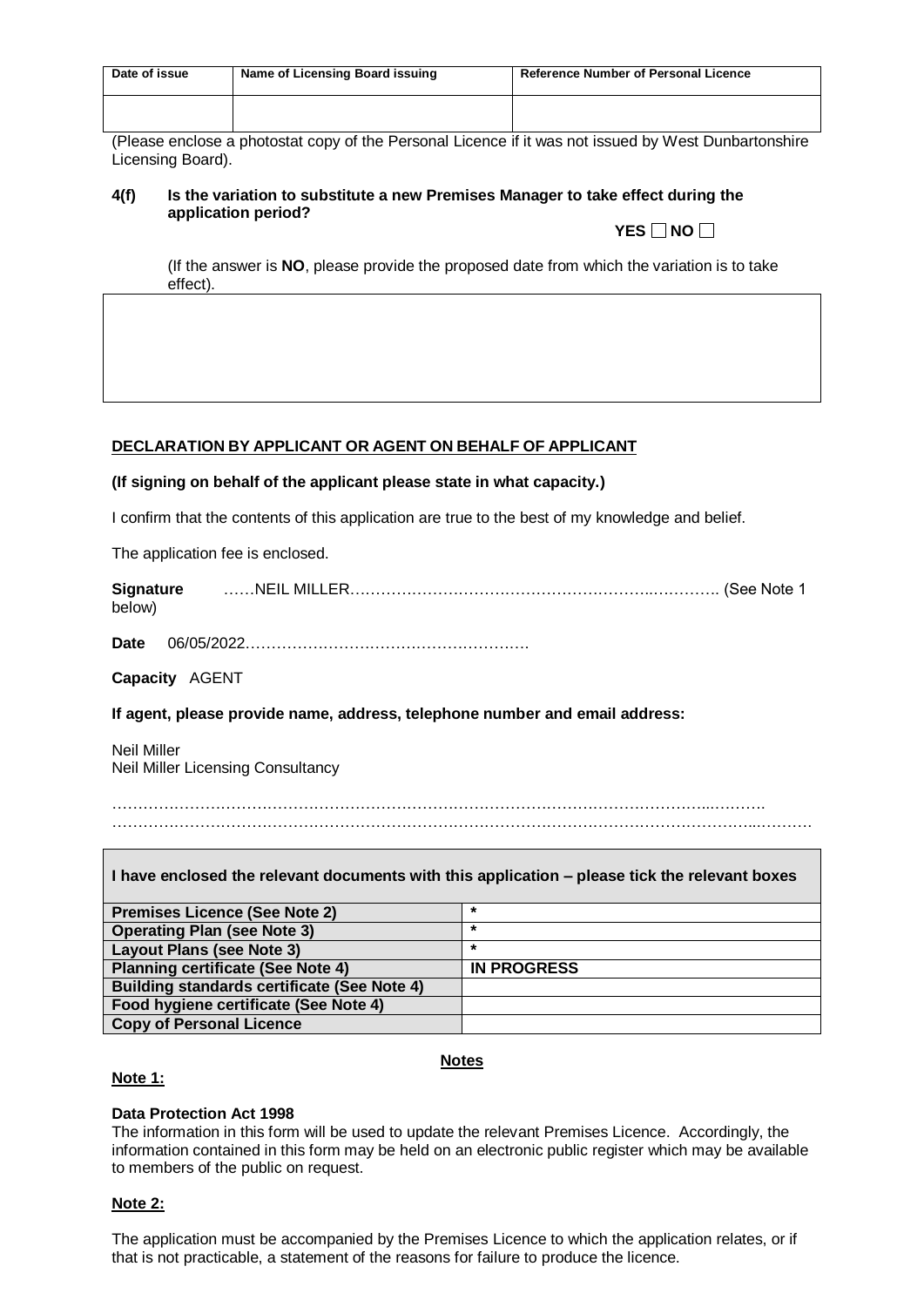#### **Note 3:**

Where the proposed variation affects the current operating plan, please submit an operating plan including the proposed variations. Where the proposed variation affects the current layout plan, please submit 6 sets of plans showing the proposed new layout of the premises.

#### **Note 4:**

Applicants for variations involving structural alterations should submit the relevant Section 50 certificates with their application.

#### **Data Protection Act 1998**

The information in this form will be used to update the relevant Premises Licence. Accordingly, the information contained in this form may be held on an electronic public register which may be available to members of the public on request.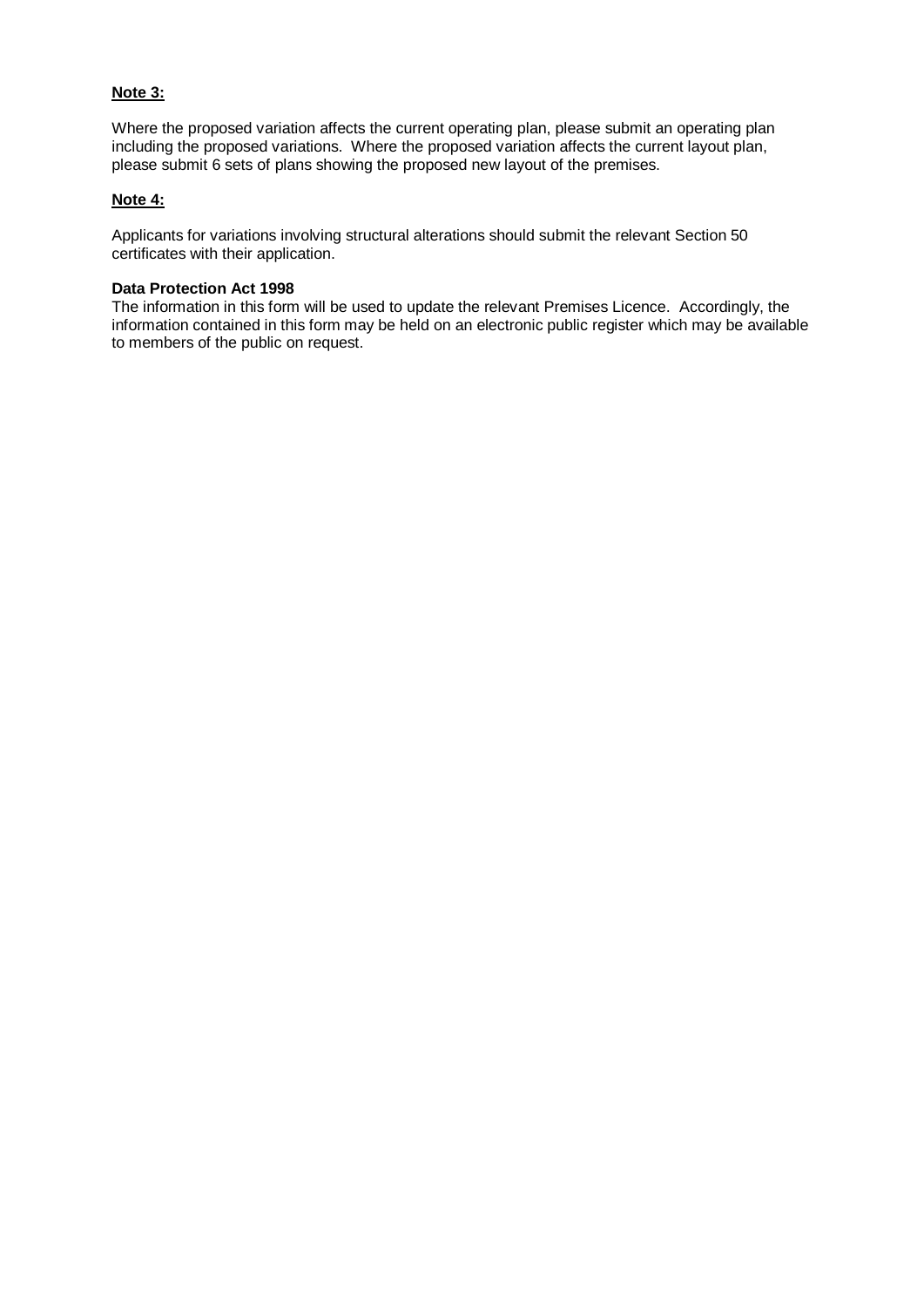**Contact Us:**

**West Dunbartonshire Licensing Board Council Offices 16 Church Street Dumbarton G82 1QL**

**Phone: 01389 738741 Email[: licensing@west-dunbarton.gov.uk](mailto:licensing@west-dunbarton.gov.uk)**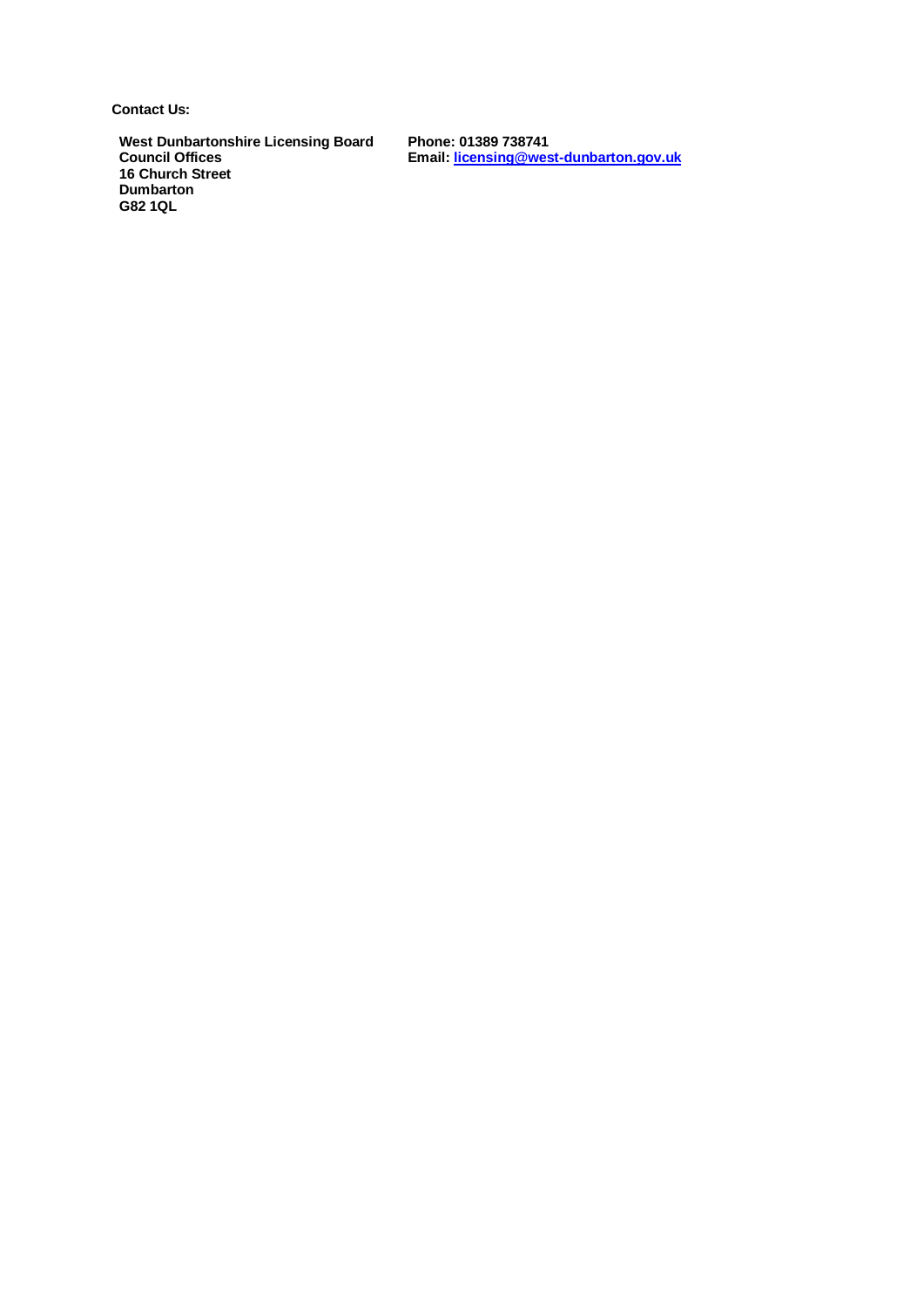# **OPERATING PLAN**

Licensing (Scotland) Act 2005, section 20(2)(b)(i)

# **Question 1**

*STATEMENT REGARDING ALCOHOL BEING SOLD ON PREMISES/OFF PREMISES OR BOTH*

| $I(a)$ Will alcohol be sold for consumption solely ON the premises?       | NO  |
|---------------------------------------------------------------------------|-----|
| $I(b)$ Will alcohol be sold for consumption solely OFF the premises?      | NO  |
| $I(c)$ Will alcohol be sold for consumption both ON and OFF the premises? | YES |
| *Delete as appropriate                                                    |     |

### **Question 2**

*STATEMENT OF CORE TIMES WHEN ALCOHOL WILL BE SOLD FOR CONSUMPTION ON PREMISES*

| Day       | <b>ON</b> Consumption |                      |  |
|-----------|-----------------------|----------------------|--|
|           | <b>Opening time</b>   | <b>Terminal hour</b> |  |
| Monday    | 11am                  | $12$ mn              |  |
| Tuesday   | 11am                  | $12$ mn              |  |
| Wednesday | 11am                  | $12$ mn              |  |
| Thursday  | 11am                  | $12$ mn              |  |
| Friday    | 11am                  | 1am                  |  |
| Saturday  | 11am                  | 1am                  |  |
| Sunday    | 11am                  | $12$ mn              |  |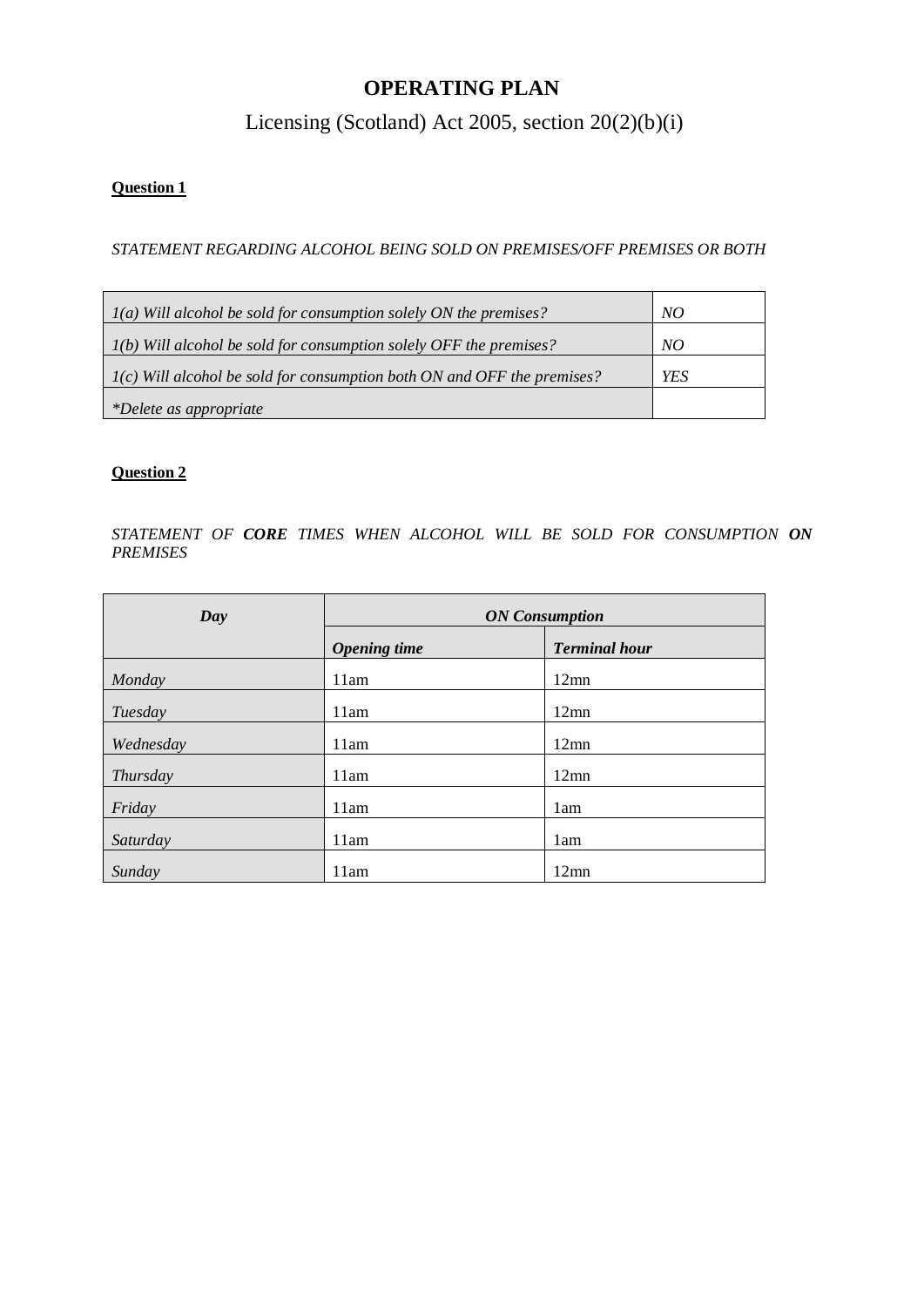### **Question 3**

*STATEMENT OF CORE TIMES WHEN ALCOHOL WILL BE SOLD FOR CONSUMPTION OFF PREMISES*

| Day       | <b>OFF</b> Consumption |                      |
|-----------|------------------------|----------------------|
|           | <b>Opening</b> time    | <b>Terminal hour</b> |
| Monday    | 11am                   | 10pm                 |
| Tuesday   | 11am                   | 10pm                 |
| Wednesday | 11am                   | 10pm                 |
| Thursday  | 11am                   | 10pm                 |
| Friday    | 11am                   | 10pm                 |
| Saturday  | 11am                   | 10pm                 |
| Sunday    | 12.30pm                | 10pm                 |

# **Question 4**

*SEASONAL VARIATIONS*

| Does the applicant intend to operate according to seasonal demand | YES |
|-------------------------------------------------------------------|-----|
|                                                                   |     |

*\*If YES – provide details*

As per West Dunbartonshire Licensing Board Policy.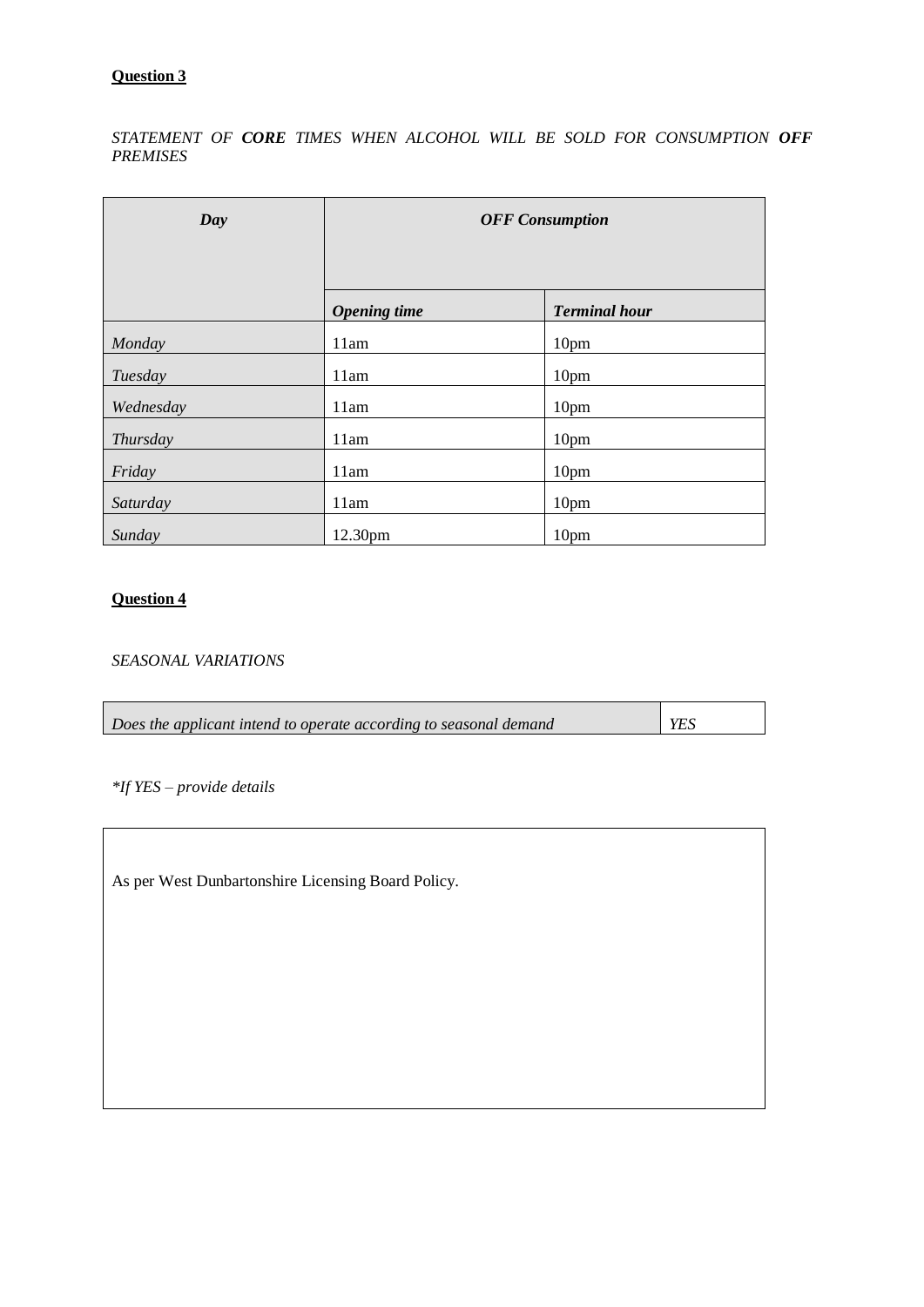### PLEASE INDICATE THE OTHER ACTIVITIES OR SERVICES THAT WILL BE PROVIDED ON THE *PREMISES IN ADDITION TO SUPPLY OF ALCOHOL*

| COL.1                          | <b>COL.2</b>   | <b>COL.3</b>                                        | <b>COL.4</b>                                 |
|--------------------------------|----------------|-----------------------------------------------------|----------------------------------------------|
| 5(a)                           | Please confirm | <b>To</b><br>be<br>provided                         | Where activities are                         |
| <b>Activity</b>                | YES/NO         | during core licensed<br>hours<br>please             | also to be provided<br>outwith core licensed |
|                                |                | confirm                                             | hours please confirm                         |
|                                |                | YES/NO                                              | YES/NO                                       |
| Accommodation                  |                | N/A                                                 | N/A                                          |
| Conference facilities          | Y              | Y                                                   | Y                                            |
| Restaurant facilities          | Y              | Y                                                   | Y                                            |
| <b>Bar</b> meals               | Y              | Y                                                   | Y                                            |
|                                |                |                                                     |                                              |
| $5(b)$ Activity                | Please confirm | <b>To</b><br>provided<br>be                         | Where activities are                         |
| functions<br><b>Social</b>     | YES/NO         | during core licensed<br>hours<br>please             | also to be provided<br>outwith core licensed |
| including:                     |                | confirm                                             | hours please confirm                         |
|                                |                | YES/NO                                              | YES/NO                                       |
| Receptions including           | Y              | Y                                                   | Y                                            |
| Weddings,<br>funerals,         |                |                                                     |                                              |
| birthdays, retirements<br>etc. |                |                                                     |                                              |
| Club or other group            | Y              | Y                                                   | Y                                            |
| meetings etc.                  |                |                                                     |                                              |
|                                |                |                                                     |                                              |
| 5(c)                           | Please confirm | <b>To</b><br>provided<br>be<br>during core licensed | Where activities are<br>also to be provided  |
| <b>Activity</b>                | YES/NO         | hours<br>please<br>$\overline{\phantom{m}}$         | outwith core licensed                        |
| <b>Entertainment</b>           |                | confirm                                             | hours please confirm                         |
| including:                     |                | YES/NO                                              | YES/NO                                       |
| $Recorded music - see$<br>5(g) | Y              | Y                                                   | Y                                            |
| Live performances              | Y              | Y                                                   | Y                                            |
| see $5(g)$                     |                |                                                     |                                              |
| Dance facilities               | Y              | Y                                                   | $\mathbf Y$                                  |
| <b>Theatre</b>                 | Y              | Y                                                   | Y                                            |
| Films                          | Y              | Y                                                   | $\mathbf Y$                                  |
| Gaming                         | Y              | Y                                                   | Y                                            |
| Indoor/outdoor sports          | Y              | Y                                                   | Y                                            |
| Televised sport                | $\mathbf Y$    | Y                                                   | Y                                            |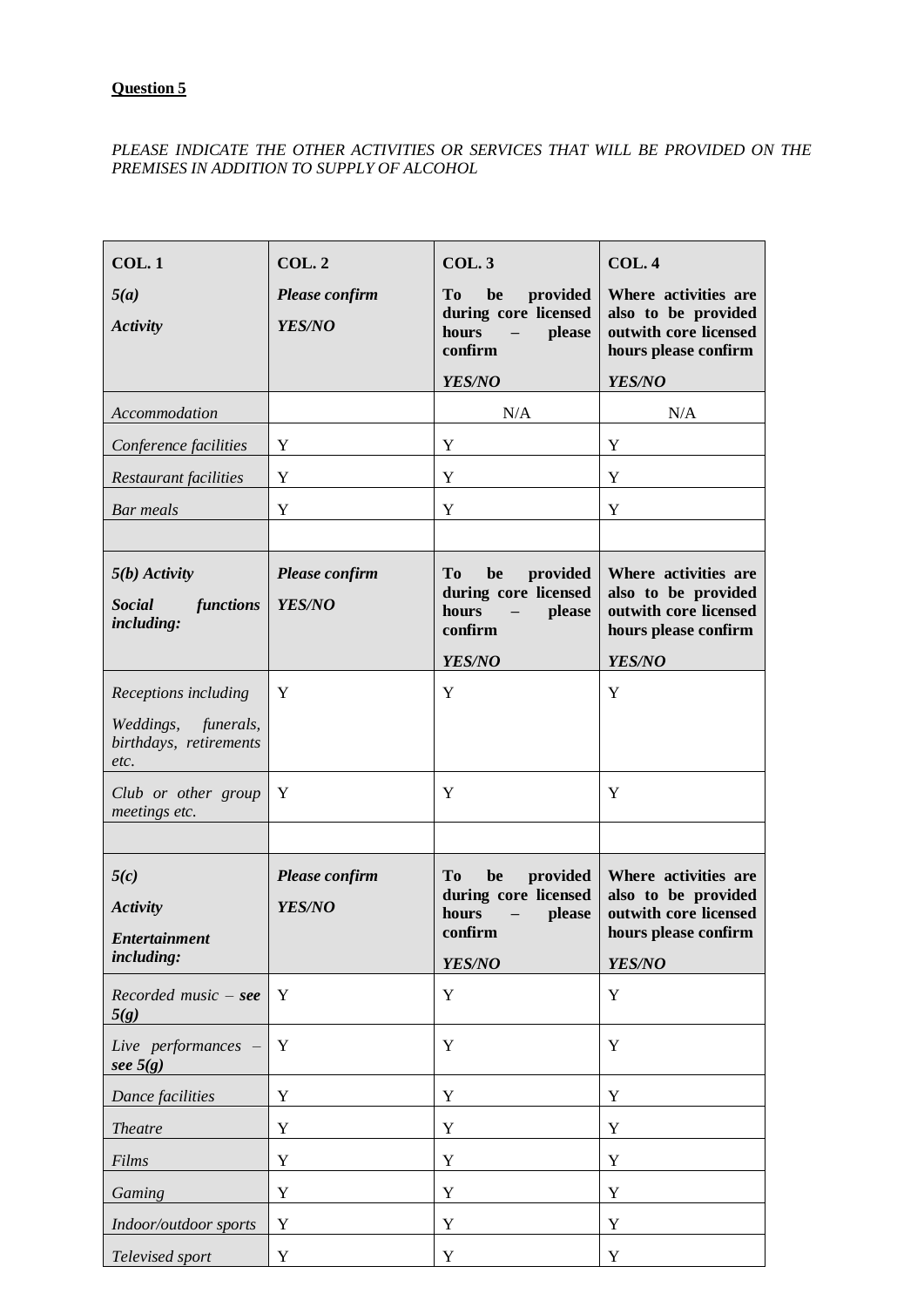| 5(d)<br>Activity                                | <b>Please confirm</b><br>YES/NO | To<br>provided<br>be<br>during core licensed<br>$hours -$<br>please<br>confirm<br>YES/NO              | Where activities are<br>also to be provided<br>out with core licensed<br>hours please confirm<br><b>YES/NO</b> |
|-------------------------------------------------|---------------------------------|-------------------------------------------------------------------------------------------------------|----------------------------------------------------------------------------------------------------------------|
| <i><u>Outdoor</u></i><br>drinking<br>facilities | $\mathbf{Y}$                    | Y                                                                                                     | N                                                                                                              |
| 5(e)<br>Activity                                | Please confirm<br><b>YES/NO</b> | To<br>provided<br>be<br>during core licensed<br>please<br>hours<br>$  \,$<br>confirm<br><b>YES/NO</b> | Where activities are<br>also to be provided<br>out with core licensed<br>hours please confirm<br><b>YES/NO</b> |
| Adult entertainment                             | N                               | N                                                                                                     | N                                                                                                              |

*Where you have answered YES in respect of any entry in column 4 above, please provide further details below.*

5(a) Restaurant, Bar Meals and conference facilities may take place out with core hours however no alcohol will be sold out with core hours.

5(b) Receptions, Functions and other group meetings may take place out with core hours however no alcohol will be sold out with core hours.

5(c) Recorded music, live performances, theatre, films, gaming, dance facilities, indoor/outdoor sports and televised sport may take place out with core hours however no alcohol will be sold out with core hours.

*5(f) any other activities*

*If you propose to provide any activities other than those listed in 5(a) – (e) please provide details or further information in the box below.*

Activities listed below in both area of premises:

Karaoke, DJ, Bands, Cabaret, Open mic nights, stand-up comedy, children's events and entertainment, poker nights, race nights and food and wine tasting evenings, party nights and dinner dances.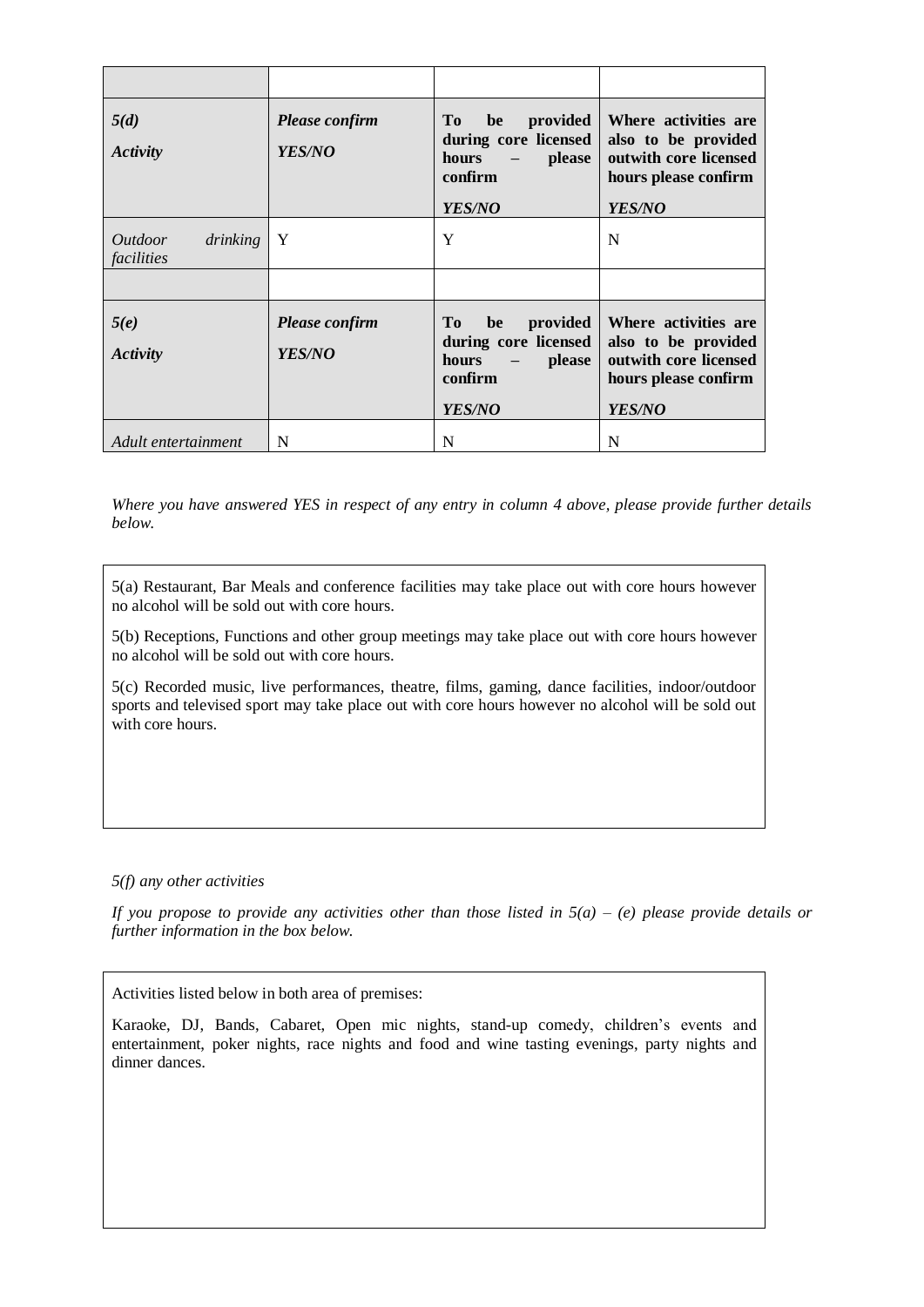| Where you have confirmed that you are providing live or recorded music, will the<br>decibel level exceed 85dB? | <i>YES/NO*</i> |
|----------------------------------------------------------------------------------------------------------------|----------------|
|                                                                                                                |                |
| When fully occupied, are there likely to be more customers standing than seated?                               | YES/NO*        |
|                                                                                                                |                |
| *Delete as appropriate                                                                                         |                |

# **Question 6 (On-sales only)**

#### *CHILDREN AND YOUNG PERSONS*

| 6(a) | When alcohol is being sold for consumption on the premises will children or<br>young persons be allowed entry | <b>YES</b> |
|------|---------------------------------------------------------------------------------------------------------------|------------|
|      | *Delete as appropriate                                                                                        |            |

 $6(b)$  *Where the answer to*  $6(a)$  *is YES provide statement of the <i>TERMS* under which *they will be allowed entry*

Children of 15 years and under will be accompanied by an adult, young persons will have access to the premises.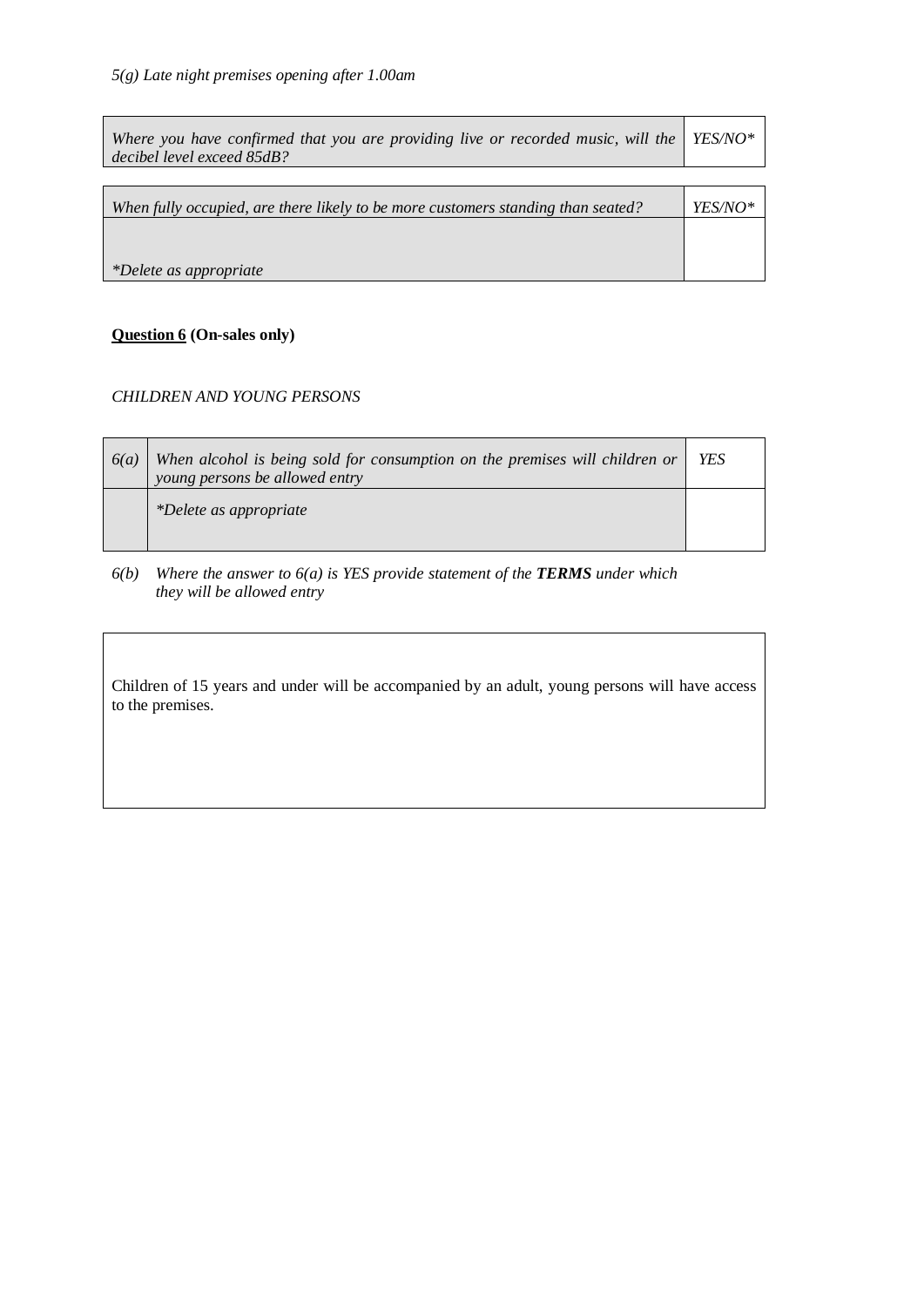*6(c) Provide statement regarding the AGES of children or young persons to be allowed entry*

0-17

*6(d) Provide statement regarding the TIMES during which children and young persons will be allowed entry*

Children of 15 and under to 8pm or 10pm when having a meal. Young person's 16 &17 to 10 pm. Children and young persons to end of any private function.

*6(e) Provide statement regarding the PARTS of the premises to which children and young persons will be allowed entry*

All public parts of the premises only.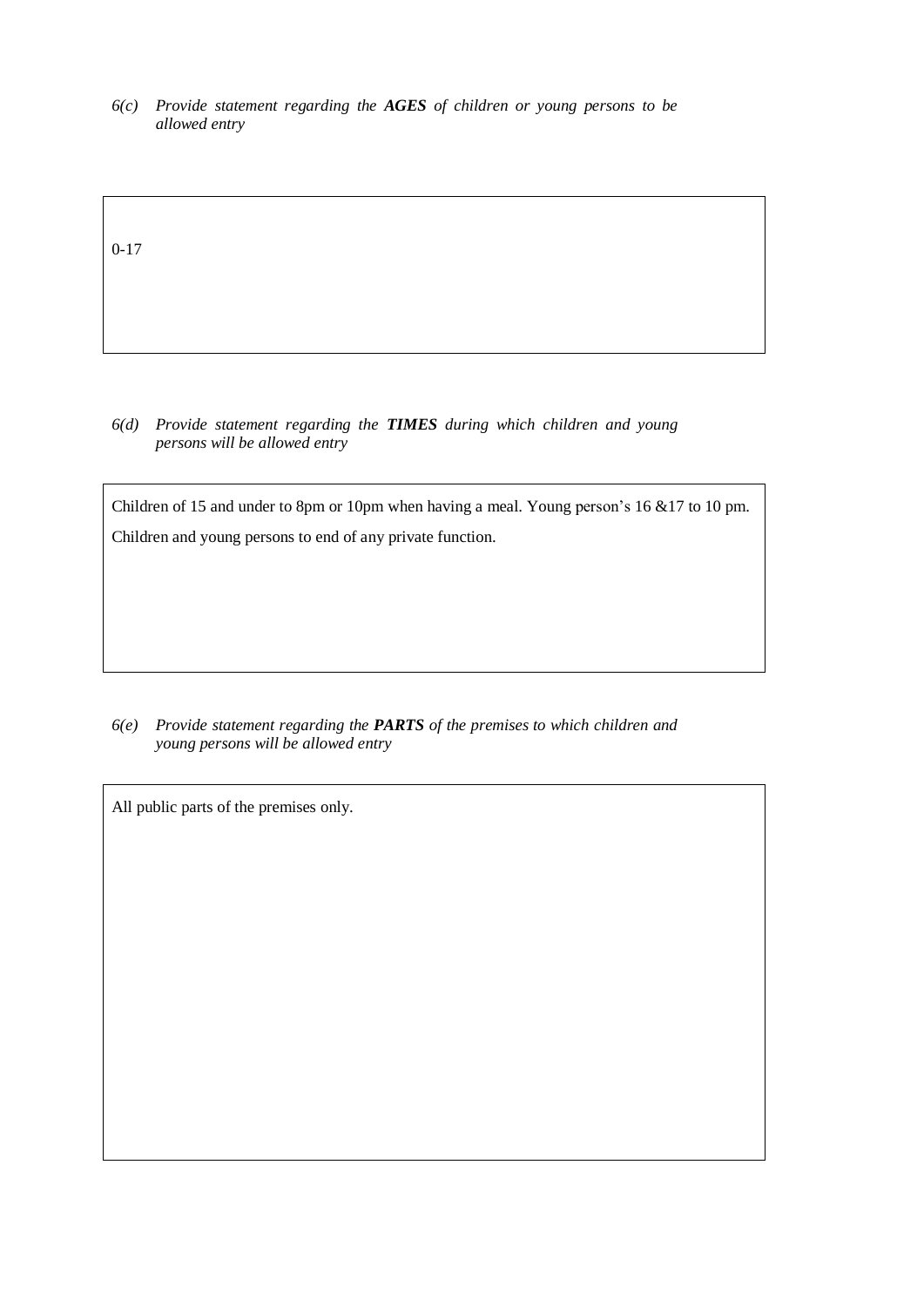#### **Question 7**

#### *CAPACITY OF PREMISES*

*What is the proposed capacity of the premises to which this application relates?*

On Sales indoor 387 persons: 28.9m2

On Sales external drinking areas: Area 1 12 persons 16m2: Area 2 48 Persons 150m2

#### **Question 8**

#### *PREMISES MANAGER (NOTE: not required where application is for grant of provisional premises licence)*

*Personal details*

*8(a) Name*

Adriana Discombe

*8(b) Date of birth*

14/09/1965

### *8(c) Contact address*



#### *8(d) Email address*